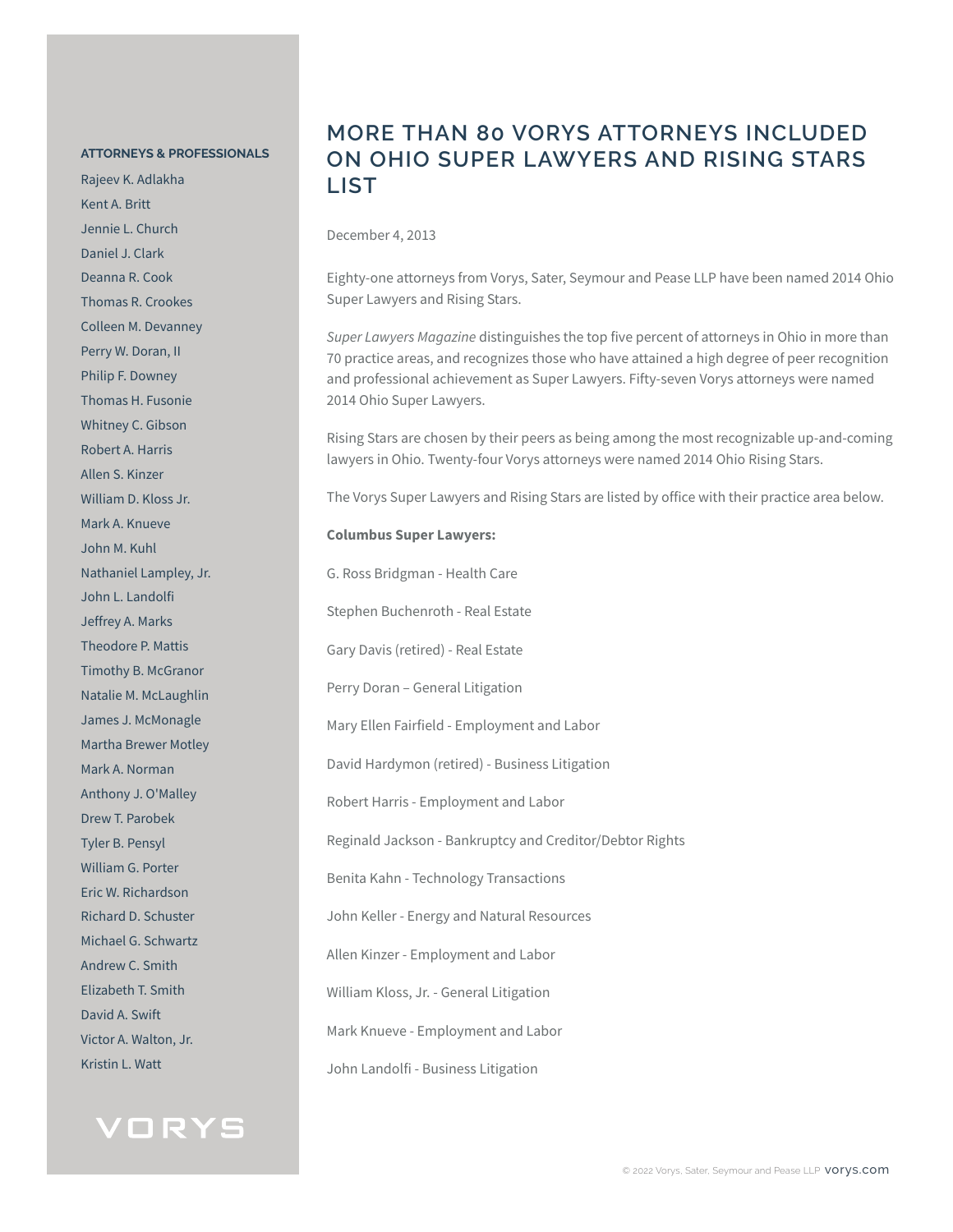Nina I. Webb-Lawton Elizabeth E.W. Weinewuth Kristin L. Woeste Nancy Nicole "Nici" Workman Elia O. Woyt

#### **RELATED PRACTICES**

Bankruptcy and Creditors' Rights Corporate and Business

Energy and Utilities

Environmental

**Organizations** 

Finance

Health Care

Information Technology, New Media and Advertising

Labor and Employment

Litigation

Real Estate

Trusts, Estates, and Wealth **Transfer** 

Workers' Compensation

# **MORE THAN 80 VORYS ATTORNEYS INCLUDED ON OHIO SUPER LAWYERS AND RISING STARS LIST**

### **(Continued)**

Randall LaTour - Bankruptcy and Creditor/Debtor Rights

Michael Long - Business Litigation

Theodore Mattis - Personal Injury Defense: Medical Malpractice Litigation

Daniel Minor - Real Estate

Robert Minor - Workers' Compensation

Jonathan Norman - Employment and Labor

Chris North (retired) - Employment and Labor

William Porter, II - General Litigation

Suzanne Richards (retired) - Business Litigation

Thomas Ruby – Banking

Richard Schuster - Class Action/Mass Torts

Bradley Sinnott - Workers' Compensation

Carl Smallwood - Civil Litigation Defense

Andrew Smith - Employment and Labor

Elizabeth T. Smith – General Litigation

David Swift - Estate Planning and Probate

Brent Taggart - Personal Injury Defense: Products

Robert Tait - Civil Litigation Defense

Thomas Tarpy - Employment and Labor

John "Jay" Vorys – Corporate

Kristin Watt – Environmental

Nina Webb-Lawton – General Litigation

**Columbus Rising Stars:**

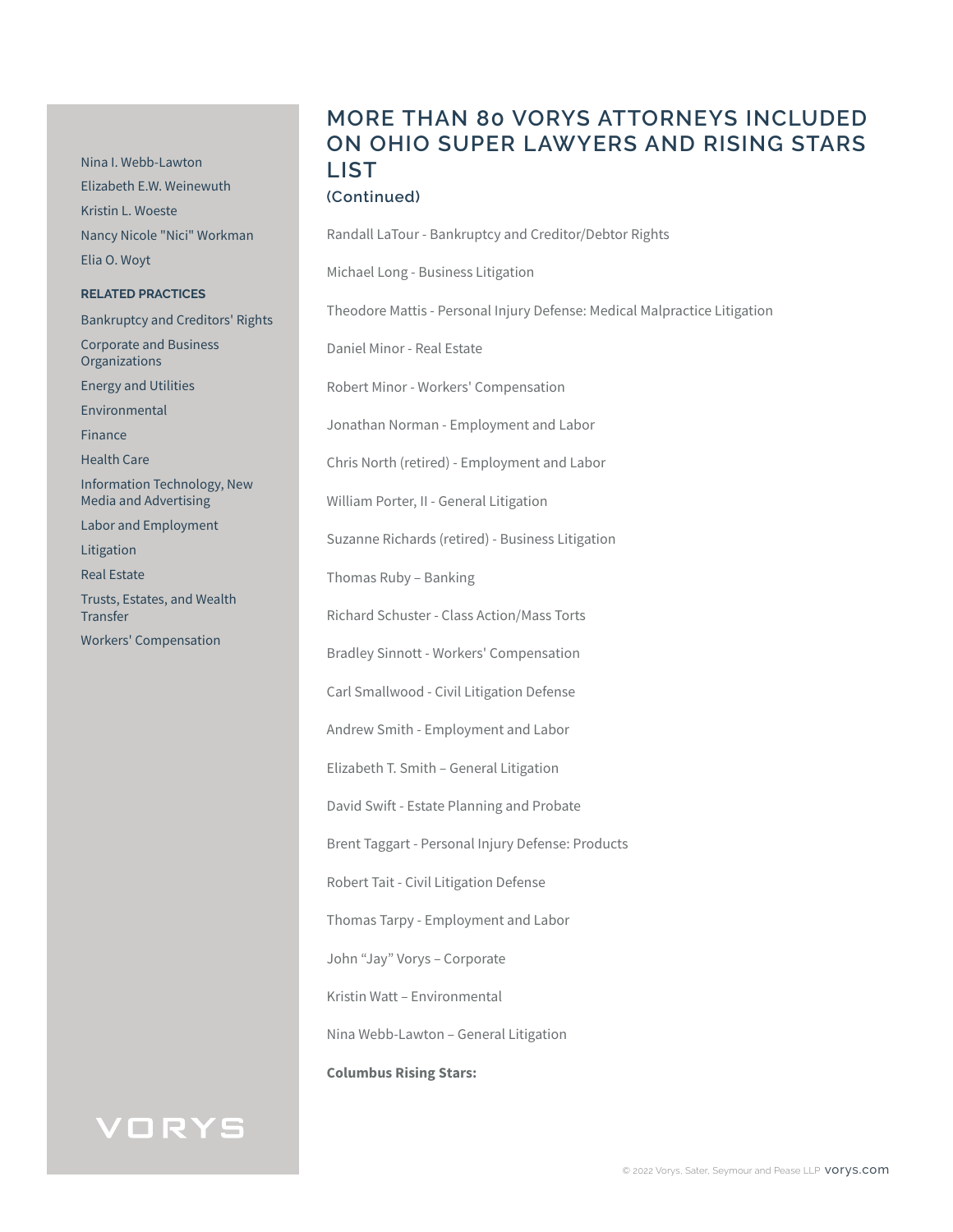# **MORE THAN 80 VORYS ATTORNEYS INCLUDED ON OHIO SUPER LAWYERS AND RISING STARS LIST**

### **(Continued)**

Daniel Clark – Employment and Labor

Deanna Cook – Real Estate

Jonathan Corwin - General Litigation

Thomas Fusonie - Eminent Domain

Robin Grant - Mergers and Acquisitions

John Kuhl - Eminent Domain

Timothy McGranor - Business Litigation

Natalie McLaughlin - Employment and Labor

Martha Brewer Motley - General Litigation

Tyler Pensyl - General Litigation

Nancy Nicole "Nici" Workman - Banking

**Cincinnati Super Lawyers:** 

Kent Britt - General Litigation

Daniel Buckley - Business Litigation

Nathaniel Lampley - Employment and Labor

Jeffrey Marks - Bankruptcy and Creditor/Debtor Rights

Mark Norman - Environmental

Eric Richardson - General Litigation

Michael Schwartz - Estate Planning & Probate

Donald Shuller - Real Estate

Victor Walton, Jr. - Business Litigation

Glenn Whitaker - Business Litigation

**Cincinnati Rising Stars:**

# VORYS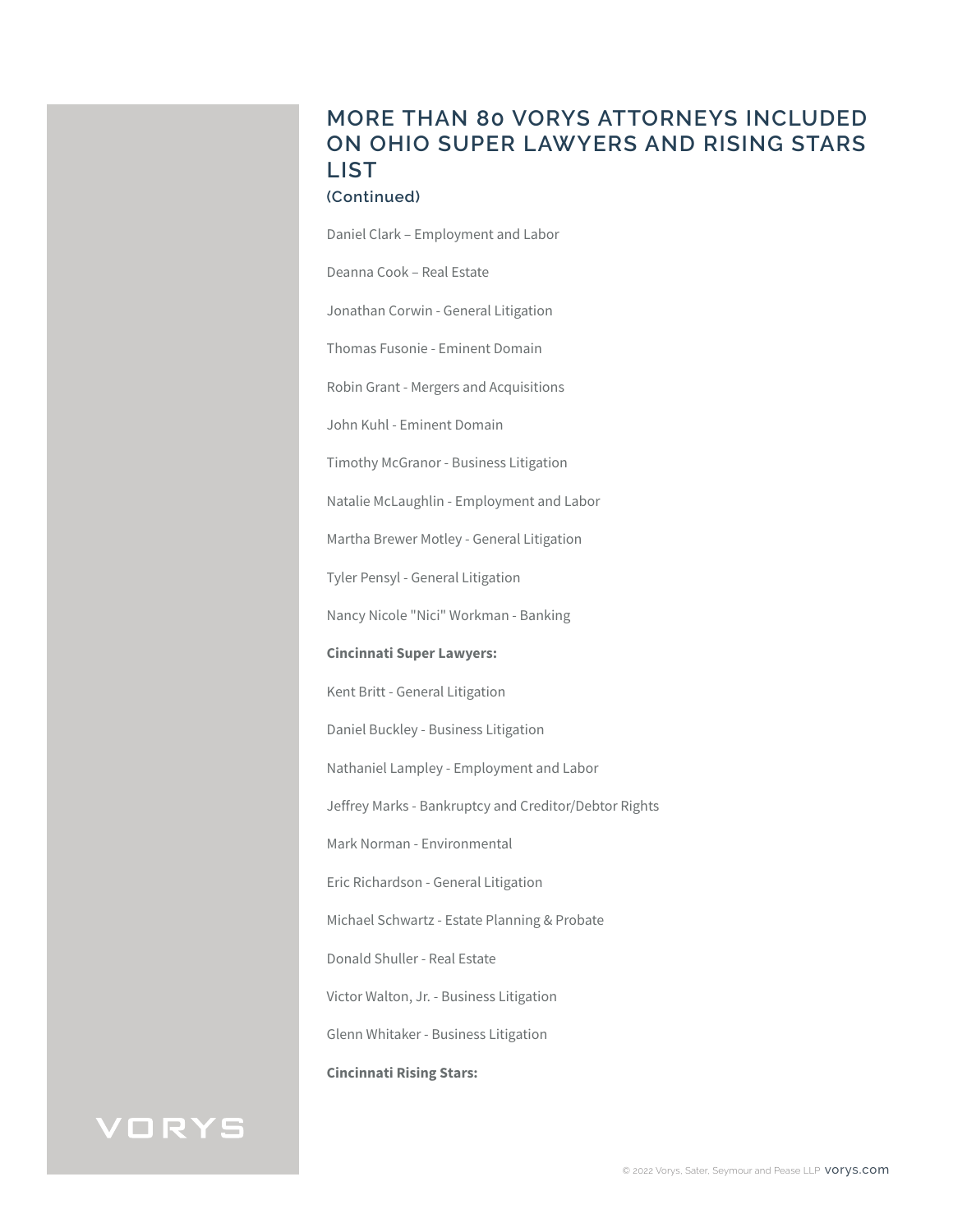# **MORE THAN 80 VORYS ATTORNEYS INCLUDED ON OHIO SUPER LAWYERS AND RISING STARS LIST**

### **(Continued)**

Nathan Colvin - General Litigation

Colleen Devanney - General Litigation

Whitney Gibson - Business Litigation

Katherine Greiner - General Litigation

Joseph Harper - General Litigation

Elizabeth Weinewuth – General Litigation

Kristin Woeste – Real Estate

#### **Cleveland Super Lawyers:**

Barton Bixenstine - Employment and Labor

James McMonagle – Corporate

Anthony O'Malley - Business Litigation

Drew Parobek - Bankruptcy and Creditor/Debtor Rights

John Read (retired) - Civil Defense Litigation

David Tocco - Business Litigation

### **Cleveland Rising Stars:**

Rajeev Adlakha – General Litigation

Blake Beachler – Corporate Law

Jennie Church – Real Estate

Heather Lutz- General Litigation

### **Akron Super Lawyers:**

F. Daniel Balmert - Employment and Labor

Thomas Crookes - Employment and Labor

Philip Downey - General Litigation

# VORYS